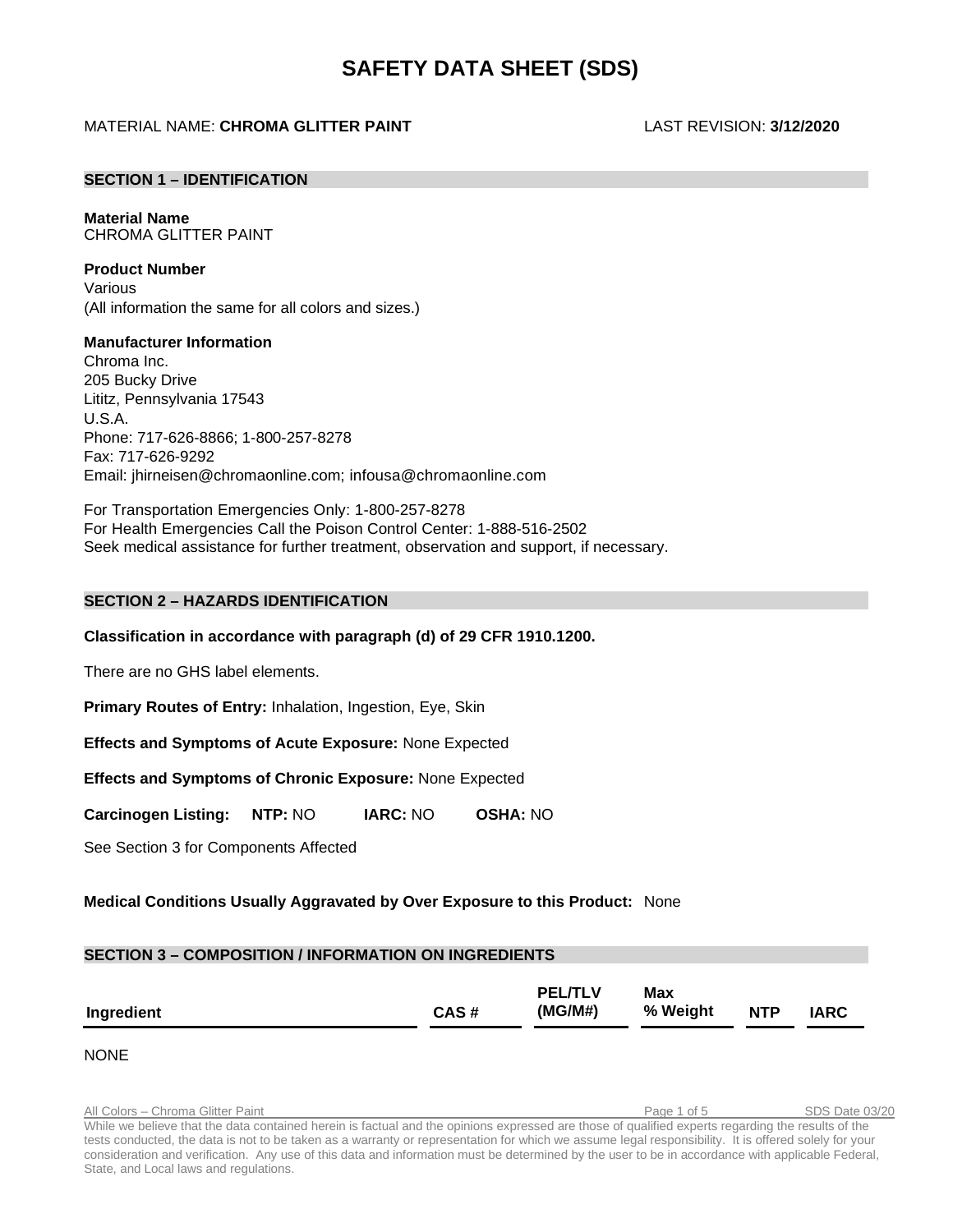#### **SECTION 4 – FIRST AID MEASURES**

| <b>Skin</b>       | Wash skin with soap and water or use a product specifically formulated for water based acrylic<br>removal. If irritation persists seek medical help.                                         |
|-------------------|----------------------------------------------------------------------------------------------------------------------------------------------------------------------------------------------|
| Eye               | Check for and remove any contact lenses.<br>Flush eyes up to 15 minutes with water, holding eye lids open.<br>If irritation persists seek medical help.                                      |
| <b>Inhalation</b> | If person is showing adverse effects, remove person to fresh air.<br>Seek medical help if symptoms occur.                                                                                    |
| Ingestion         | Treat Symptomatically.<br>Never give anything by mouth to an unconscious person.<br>Seek medical help if symptoms occur.<br>If swallowed, call your Poison Control Center at 1-800-222-1222. |

Seek medical assistance for further treatment, observation and support, if necessary.

#### **Advice to Doctor:**

This product carries the A.P. Seal, conforms to ASTM D4236, and is certified non-toxic by a toxicologist in association with the Art & Craft Materials Institute, Hanson, MA 02341 USA.

| <b>SECTION 5 – FIRE FIGHTING MEASURES</b>    |                                              |
|----------------------------------------------|----------------------------------------------|
| <b>Flash Point (Method):</b>                 | N/A                                          |
| <b>Autoignition Temperature:</b>             | N/A                                          |
| Explosion Limits in Air (% by Volume):       | Not Explosive                                |
| <b>Extinguishing Media:</b>                  | No Special Media Required                    |
| <b>Fire Fighting Procedures:</b>             | No Special Fire Fighting Procedures Required |
| <b>Unusual Fire &amp; Explosion Hazards:</b> | Not Combustible                              |

# **SECTION 6 – ACCIDENTAL RELEASE MEASURES**

#### **Steps to be Taken in Case a Material is Spilled**

Clean up in accordance with all applicable regulations. Absorb spillage with non-combustible, absorbent material. For waste disposal, see Section 13.

- **Large Spills:** Stop the flow of material, if this is without risk. Dike the spilled material, where this is possible. Absorb with dry earth, sand or other non-combustible material.
- **Small Spills:** Mop up or absorb with earth, sand or other non-combustible material and transfer to containers for later disposal. Clean surface thoroughly to remove residual contamination. Never return spills to original containers for re-use.

#### **Environmental Precautions**

Avoid discharge into drains, water courses or onto the ground. Use appropriate containment to avoid environmental contamination.

All Colors – Chroma Glitter Paint Page 2 of 5 SDS Date 03/20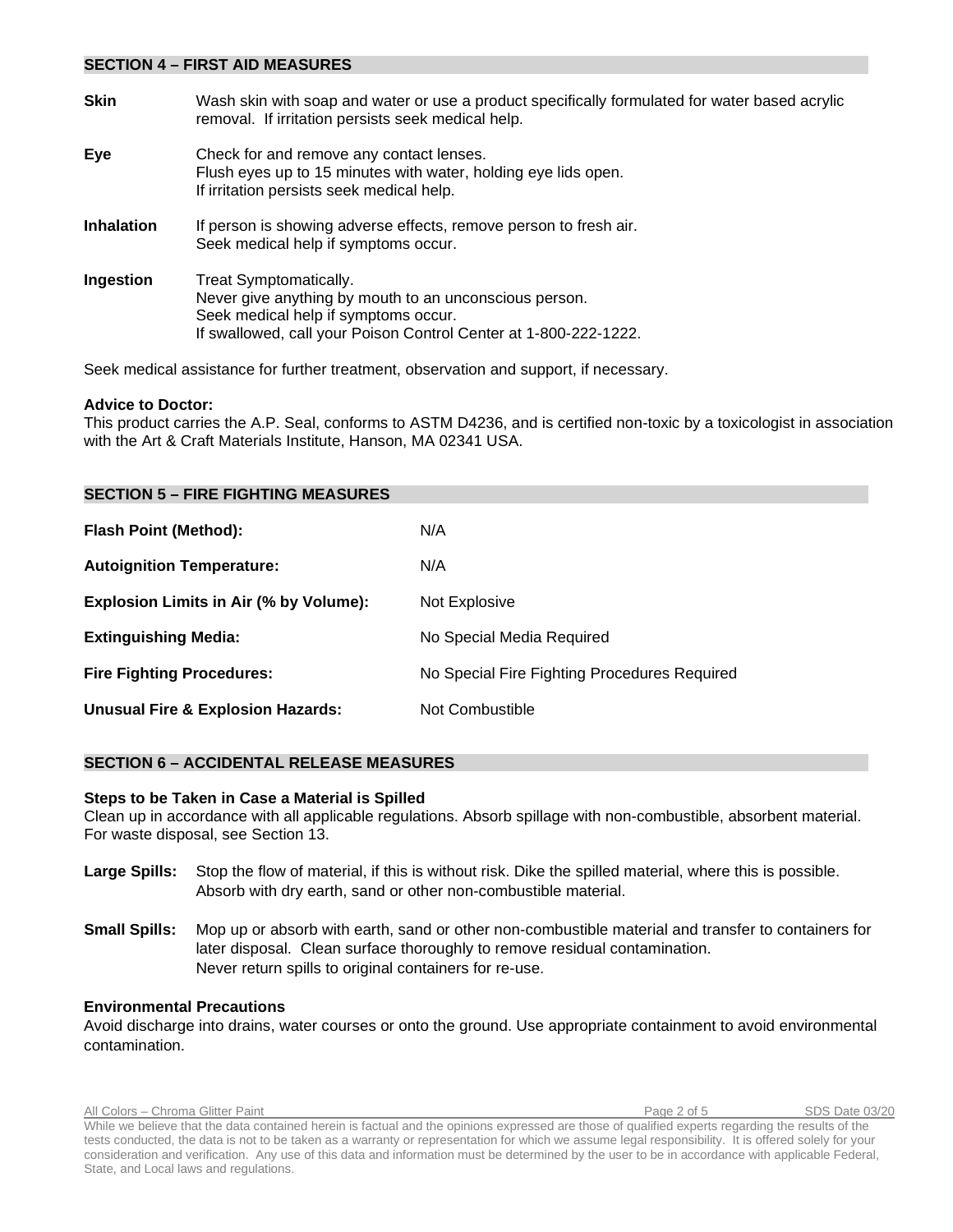# **SECTION 7 – HANDLING & STORAGE**

# **Precautions for Safe Handling**

Good industrial hygiene practice requires that exposure be maintained below the TLV. This is preferably achieved through the provision of adequate ventilation. When exposure cannot be adequately controlled in this way, personal respiratory protection should be employed. Avoid contact with eyes. Avoid skin contact. Observe good hygiene practices; wash hands after use.

# **Storage Requirements**

Store at room temperature; keep from freezing. Recommended storage conditions are between 34° F and 122° F (1° C and 50° C). Store in original tightly closed container.

# **SECTION 8 – EXPOSURE CONTROLS / PERSONAL PROTECTION**

| Respiratory Protection & Special Ventilation Requirements: None needed under normal conditions of use |                                            |
|-------------------------------------------------------------------------------------------------------|--------------------------------------------|
| <b>Protective Gloves:</b>                                                                             | None needed under normal conditions of use |
| <b>Eve Protection:</b>                                                                                | None needed under normal conditions of use |
| <b>Other Protective Equipment:</b>                                                                    | None needed under normal conditions of use |
|                                                                                                       |                                            |

**Engineering Controls:** None Required

#### **Hygienic Work Practices**

Always observe good personal hygiene measures, such as washing after handling the material and before eating, drinking and/or smoking.

# **SECTION 9 – PHYSICAL AND CHEMICAL PROPERTIES**

**Boiling Point:** N/A **Specific Gravity (H2O=1):** N/A **Specific Gravity (H2O=1):** N/A **Vapor Pressure:** N/A **Vapor Pressure: N/A Specific Vapor Density (AIR=1):** N/A **Evaporation Rate:** Slower than Ether **Solubility in Water:** N/A **Reactivity in Water:** Non-Reactive

**Appearance & Odor:** Liquid pearlescent tempera paints in assorted colors. May have slight ammonia smell.

# **SECTION 10 – STABILITY AND REACTIVITY**

| <b>Stability (Conditions to Avoid):</b>      | <b>None</b> |
|----------------------------------------------|-------------|
| <b>Incompatibility (Materials to Avoid):</b> | <b>None</b> |
| <b>Hazardous Decomposition Products:</b>     | <b>None</b> |
| <b>Hazardous Polymerization Products:</b>    | None        |

# **SECTION 11 – TOXICOLOGICAL INFORMATION**

**Acute Effects Associated with the use of this material:** None Expected

The summated LD50 is 21400 mg/kg.

The summated LC50 is 41684 mg/cubic meter.

This product is not considered to be a known or suspected human carcinogen by NTP, IARC or OSHA (see section 3)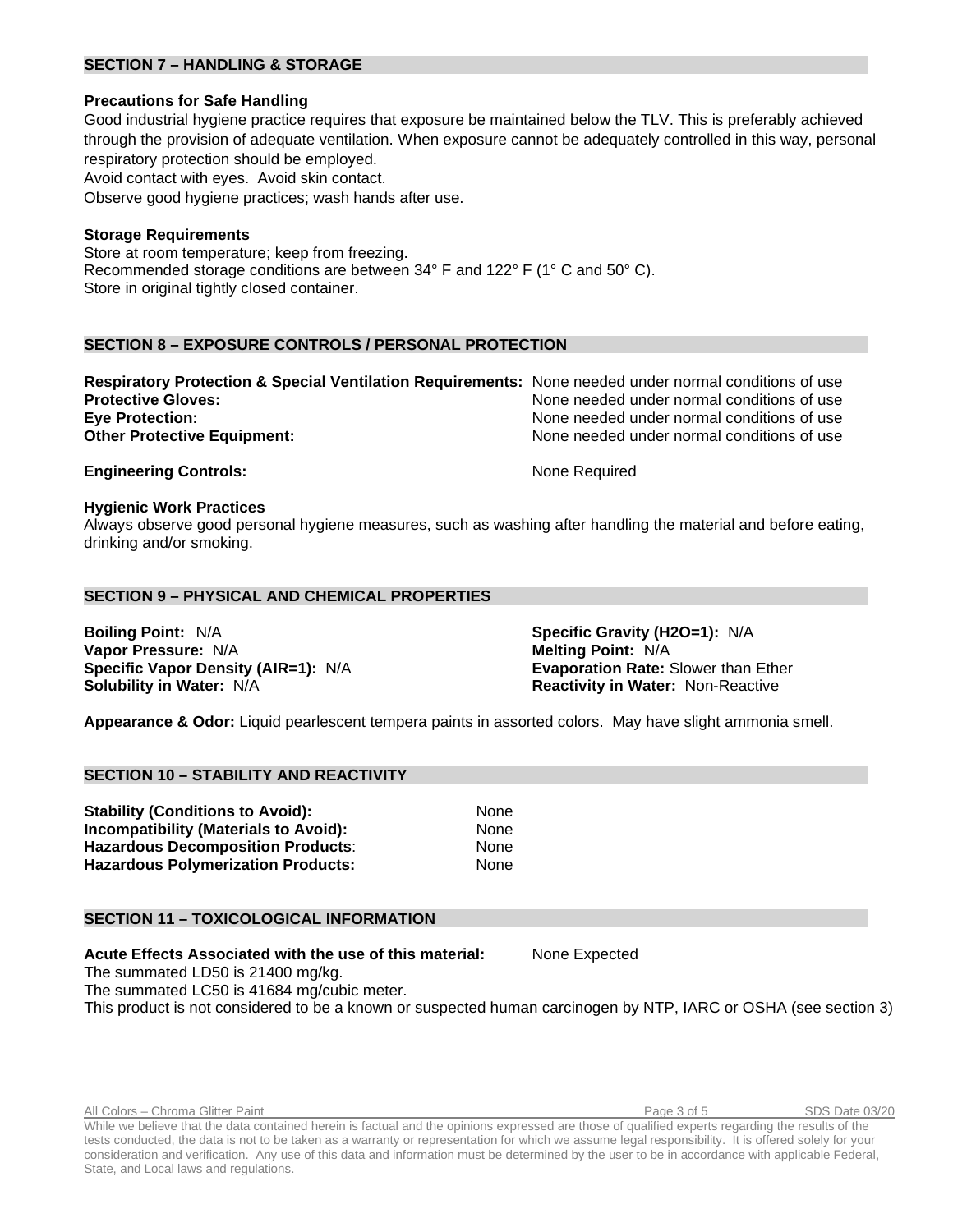# **SECTION 12 – ECOLOGICAL INFORMATION**

#### **Ecotoxicity**

The product is not classified as environmentally hazardous.

No harmful effects known other than those associated with suspended inert solids in water.

# **SECTION 13 – DISPOSAL CONSIDERATIONS**

**RCRA Hazard Class (40 CFR 261):** This product is not classified as hazardous waste.

#### **Waste Disposal Method**

Dispose of in accordance with International, Federal, State and Local regulations.

# **SECTION 14 – TRANSPORTATION INFORMATION**

**U.S. DOT (49 CFR 172.101):** This product is not a hazardous material as classified by CFR 172.101.

### **SECTION 15 – REGULATORY INFORMATION**

#### **US Federal Regulations**

Contents of this SDS comply with OSHA Hazard Communications Standard 29 CFR 1910.1200 EPA SARA TITLE III Chemical Listings: None

| Section 302.4 Extremely Hazardous Substances (40 CFR 355): | None |
|------------------------------------------------------------|------|
| Section 313 Toxic Chemicals (40 CFR 372):                  | None |

#### **International Regulations**

#### **Canadian WHMIS:**

This product is a controlled product under Canada's Workplace Hazardous Materials Information System. It contains the following toxic or highly toxic materials: None

#### **Supplemental State Compliance Information**

#### **US, New Jersey Right-to-Know**

This product contains the following chemical(s) listed under New Jersey's Right to Know Program: Ammonia Hydroxide

#### **US, Washington Children's Safe Products Act**

This product contains the following chemical(s) requiring notification to the State of Washington under their Children's Safe Products Act: None

# **Under CPSC's consumer product regulations (16CFR1500.3 and 150014), this product has the following required acute and chronic hazard labeling:** None

All Colors – Chroma Glitter Paint **Page 4 of 5** SDS Date 03/20